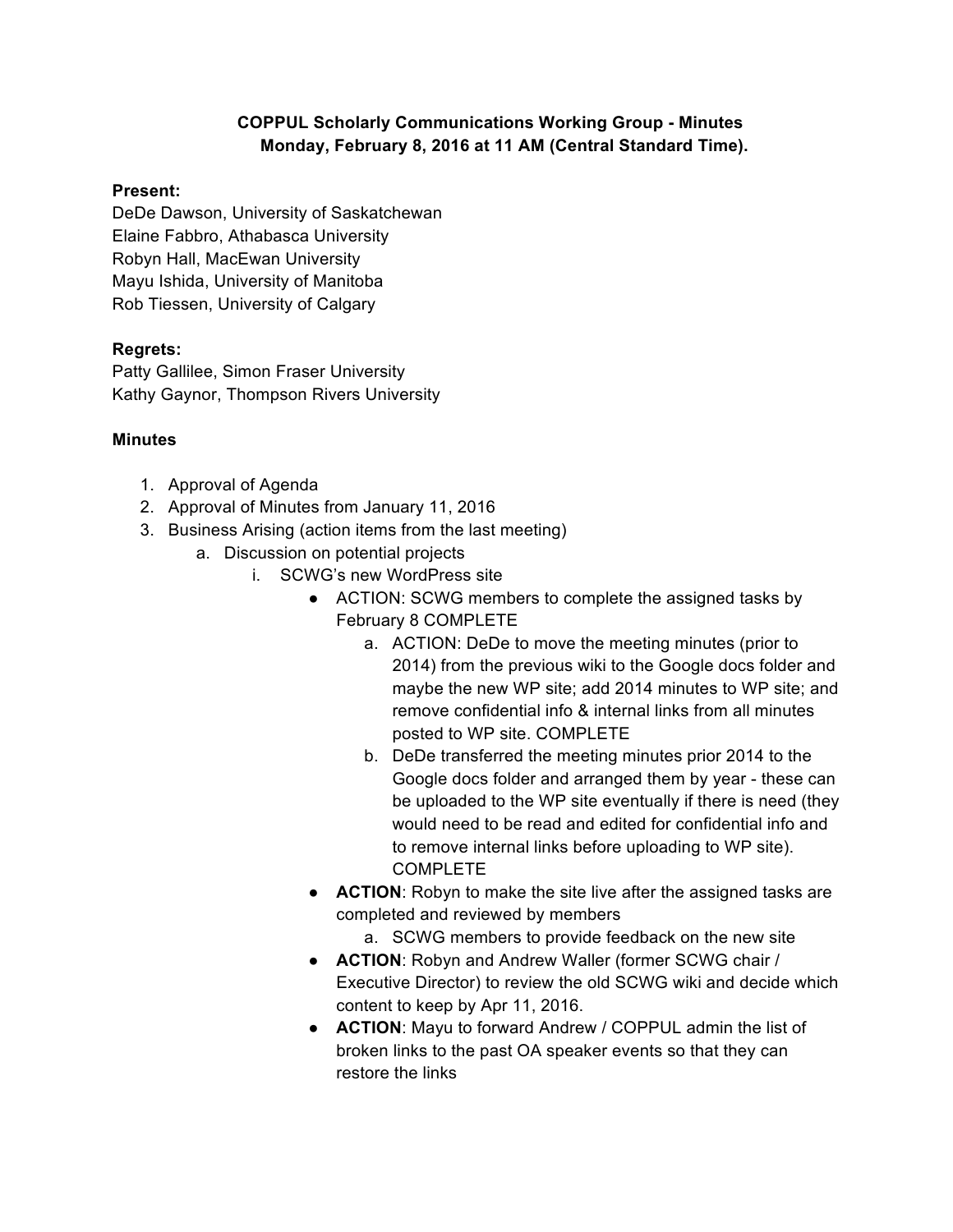- What else to include in the wiki's "Resources"? The page currently includes:
	- a. Projects and Initiative
	- b. Webinar Archive
	- c. Publications What should be the scope? The publications by SCWG? By librarians at COPPUL institutions?
		- i. "Selected / Contributed publications"
		- ii. Send a call for contributions to COPPUL institutions
		- iii. Add a note / call at the end of the Publications page
	- d. Directory of Repositories and Journal Hosting Services
- **ACTION:** Mayu to follow up with Michael Horner re: the manuscript he and other SCWG members were working on. Ask about the manuscript's status.
- ii. Study of copyright practices in CAN IR
	- ACTION: Patty, Rob and Robyn to submit an ethics application for this study to REB at MacEwan COMPLETE
		- a. A REB application was submitted at MacEwan
			- i. Have been approved. The study will move ahead.
		- b. No need to submit a new application to Calgary / SFU
- iii. ACTION: Everyone to add to a list of questions/requests received from researchers re: the new Tri-Agency OA policy between August 2015 and January 2016: COMPLETE
	- Addition to the list is due by the end of January.
	- **ACTION**: Mayu to circulate the draft list of OA questions among SCWG members before passing it to the CARL OA Working **Group**
	- **ACTION:** Mayu to check whether the CARL OA WG have been disbanded.
- b. COPPUL SCWG sponsorship for 2015 Open Access Week
	- i. ACTION: Mayu to update the proposal form and turned it into a Google form COMPLETE
	- ii. **ACTION**: Patty to follow up with SFU/UBC winner re: archiving the talk, and asking Alison to upload the link to the archived/IR version to COPPUL site **ONGOING**
		- Patty's update re: SFU/UBC talk (2015-12-08): The recording is with the organizers who are waiting on a final speaker release. When that is complete, the recording will be made available on SFU/UBC institutional repositories. As it stands, there are no instructions for the grant recipient explaining how to notify COPPUL of the location of the archived recording.
		- Patty to follow up with the SFU/UBC contact re: the status of the event recording